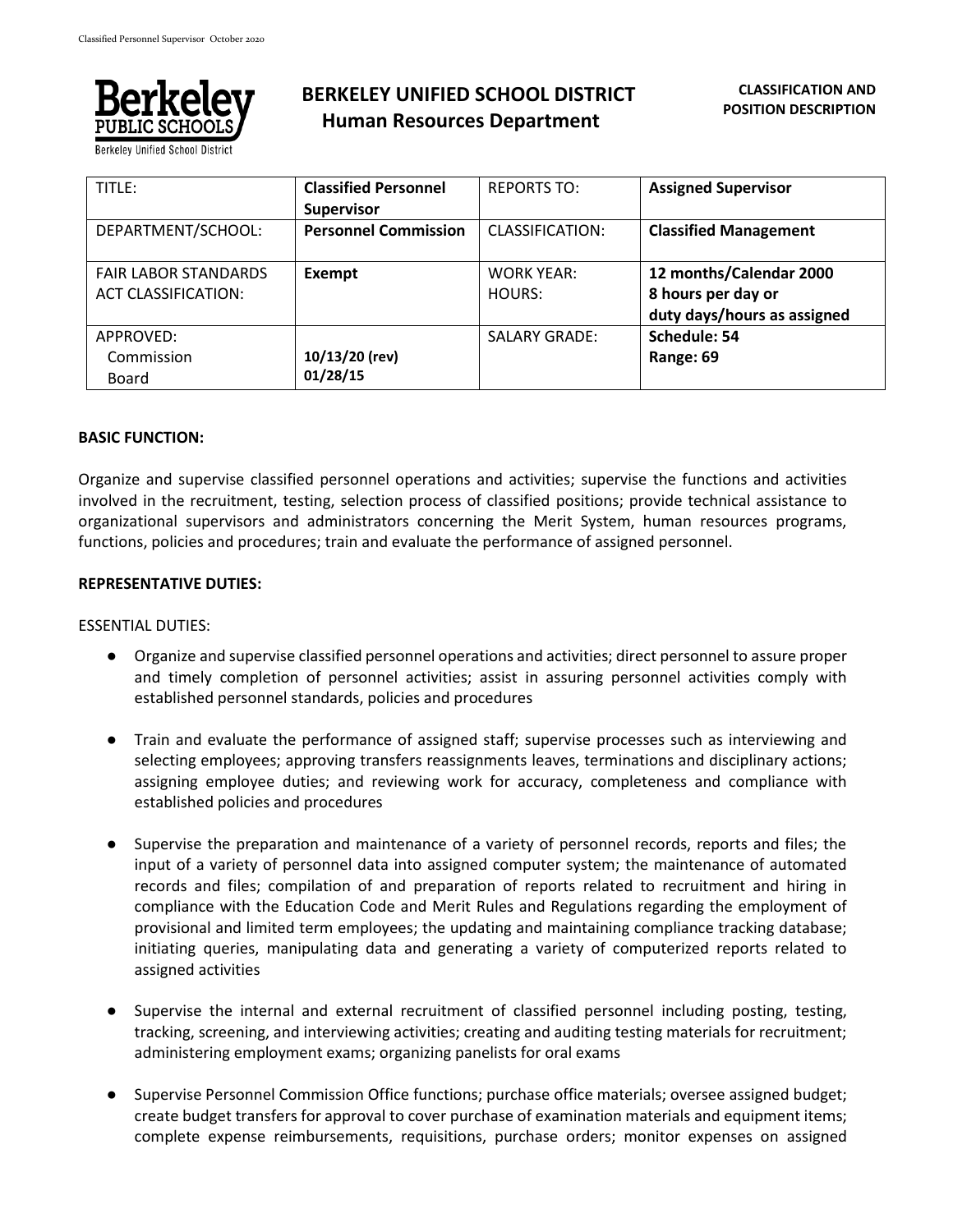projects and events; work with Classified Director to prepare draft budget for approval by the Personnel Commission

- Manages special projects such as implementation of technical systems related to: paperless onboarding, remote testing, applicant tracking data tracking, electronic forms, and other work flow improvement systems
- Performs technical working in conducting job analysis through interview and questionnaires to identify skills, knowledge and abilities necessary for successful job performance
- Works with job experts to determine appropriate selection procedures and develop written, oral, technical and performance examinations items.
- Process documents for the Personnel Commission including researching documents, transcribing meeting minutes, preparing personnel commission agenda and packet, and processing orders for Commission supplies
- Communicate with personnel and outside agencies to exchange information, coordinate activities and resolve issues or concerns; communicate with potential candidates, site administrators and department heads related to recruiting and training processes; receive and respond to telephone calls and e-mails
- Operate a variety of office equipment including a copier, fax machine, computer and assigned software
- Attend and participate in various meetings and trainings as assigned

### OTHER DUTIES:

Perform related duties as assigned

### **KNOWLEDGE AND ABILITIES:**

KNOWLEDGE OF: Practices and procedures related to classified personnel Classified human resource office objectives, functions, practices and procedures Applicable laws, codes, regulations, policies and procedures Database management Data control procedures and data entry operations District operations, policies and objectives Modern office practices, procedures and equipment Bargaining unit contracts and salary schedules Principles and practices of supervision and training Record-keeping and filing techniques Research methods and report writing techniques Operation of a computer and assigned software Oral and written communication skills Interpersonal skills using tact, patience and courtesy Technical aspects of field of specialty

## ABILITY TO:

Organize and direct Human Resources operations and activities Provide technical assistance to supervisors and administrators concerning human resources programs, functions, policies and procedures